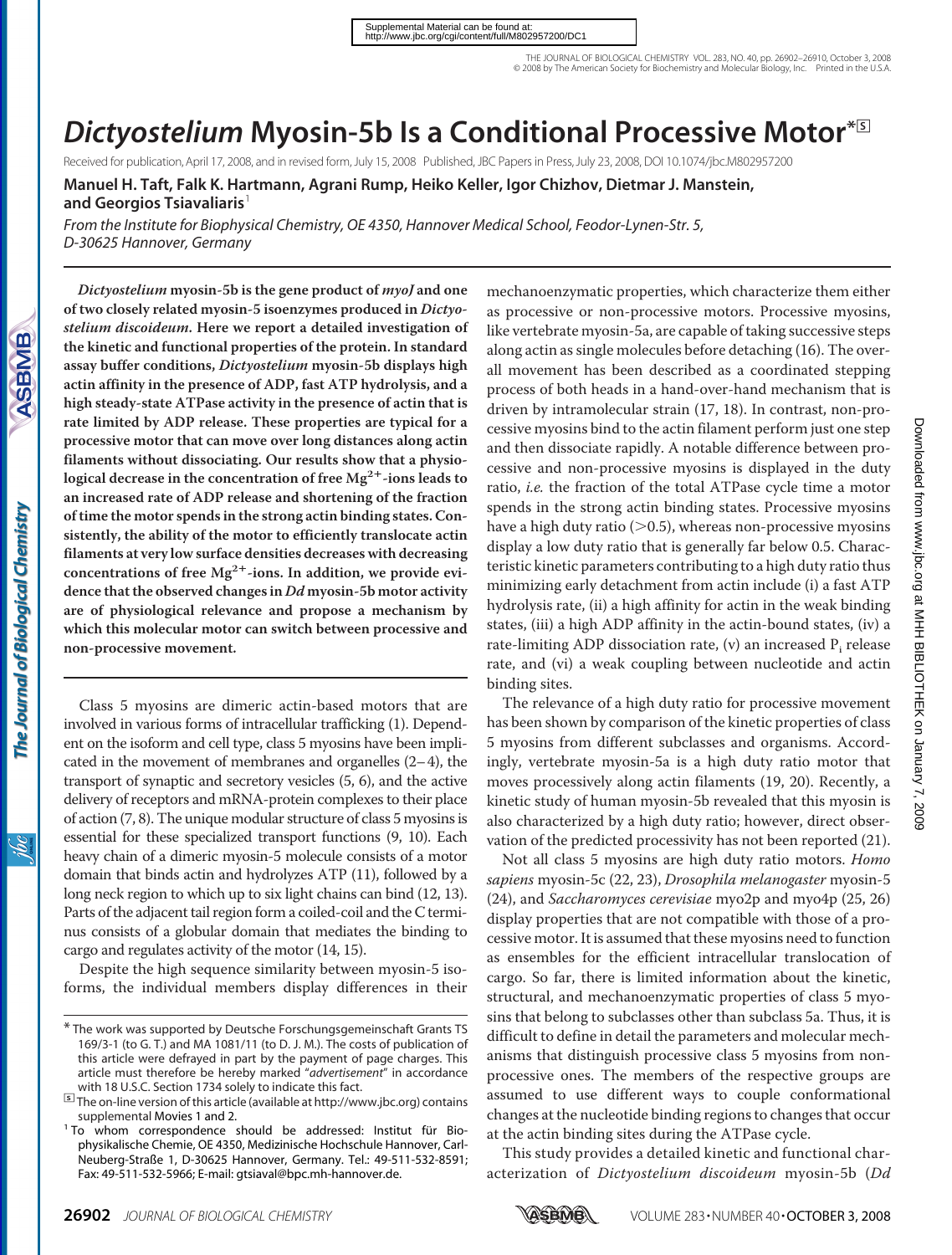

Scheme 1. **Kinetic reaction scheme of the actomyosin ATPase cycle.** *A* refers to actin, *M* to myosin, *T* to ATP, and *D* refers to ADP. Rate constants are referred to as  $k_{+n}$  and  $k_{-n}$  is assigned to the corresponding<br>forward and reverse reactions. An additional notation is used that distinguishes between the constants in the absence and presence of actin by italic type  $(k_{-1}, K_1)$  and bold  $(k_{-1}, K_1)$ , respectively; subscript A refers to actin ( $K_A$ ) and subscripts D ( $K_D$ ) refers to ADP.

myosin-5b), $^2$  a heavy chain dimer forming class 5 myosin, which previously has been referred to as MyoJ (27, 28). We compare the results obtained for *Dd* myosin-5b with those previously reported for processive and non-processive members of the myosin-5 family (19, 21–24). Our investigations reveal that under standard assay conditions the kinetic properties of *Dd* myosin-5b are similar to those of other processive myosins: ADP-release limiting the actomyosin ATPase cycle, a low degree of coupling between the nucleotide and actin binding sites, and a high duty ratio. We show that changes in the concentrations of free  $Mg^{2+}$ -ions that lie in the physiological range modulate the ADP release kinetics of the motor and affect the duty ratio, which is a critical determinant for processivity. Our results show that this particular mechanism enables native *Dd* myosin-5b to switch between processive and non-processive motor activity in the context of the contractile vacuole.

### **EXPERIMENTAL PROCEDURES**

*Reagents*—Standard chemicals, TRITC-phalloidin, and anti-His antibody were purchased from Sigma; restriction enzymes, polymerases, and DNA-modifying enzymes were purchased from MBI-Fermentas and Roche Applied Sciences.

Plasmid Construction-The oligonucleotides 5'-C GGA TCC ACC ACA TCA ACA ATT-3' and 5'-GT CTC GAG CAC TAC GAT CCA-3' were used to isolate a PCR fragment from *Dictyostelium* AX2 genomic DNA that encodes the 829 amino acids of the motor domain of *Dictyostelium* myosin-5b (28). The product was cloned into the expression vector pDXA-3H between restriction sites BamHI and XhoI (pDXA-J829) (29). The introduction of the extra XhoI site created mutation T829R in the protein. A motor domain construct fused to two  $D.$  *discoideum*  $\alpha$ -actinin repeats (J829-2R) was obtained as the XhoI/SphI fragment from pM790-2R-eYFP (30) and inserted in the XhoI/SphI-digested pDXA-J829 motor domain expression plasmid. To produce full-length *Dd* myosin-5b fused to EYFP, base pairs 2692– 6947 starting from the open reading frame of

### *Processive Dictyostelium Myosin-5b*

the *Dd* myosin-5b gene were amplified by PCR from genomic DNA and inserted into the pDXA-J829 expression vector using XhoI as a unique restriction site. This produced the plasmid pDXA-*Dd* myosin-5b encoding the full-length protein. It was digested with BamHI and SphI and the gene fragment was cloned into the vector pDXA-EYFP-MCS for the N-terminal fusion with EYFP (29). All plasmids were confirmed by sequencing.

*Protein Production and Purification*—Plasmids for the high level

production of the *Dd* myosin motor domain constructs were transformed into AX3-Orf<sup>+</sup> cells by electroporation as described earlier (31, 32). The full-length EYFP-*Dd* myosin-5b plasmid was transformed for cell biological investigations in AX2 cells. Transformants were grown at 21 °C in HL-5c medium and selected in the presence of 10  $\mu$ g/ml G418 and 100 units/ml penicillin/streptomycin. Screening for the production of the recombinant myosins and protein purification was performed as described (33). Rabbit skeletal muscle actin was purified as described by Lehrer and Kerwar (34) and pyrene-labeled actin was prepared as described by Criddle *et al.* (35).

*Kinetic Measurements*—ATPase activities were measured at 25 °C with the NADH-coupled assay as described previously (36). Values for  $k_{\text{cat}}$  and  $K_{\text{app}}$  were calculated from fitting the data to the Michaelis-Menten equation. Transient kinetic experiments were performed at 20 °C with either a Hi-tech Scientific SF-61 DX single mixing stopped-flow system or an Applied Photophysics PiStar 180 Instrument in MOPS buffer (25 mm MOPS, 100 mm KCl, 1 mm dithiothreitol, pH 7.0) supplemented with varying concentrations of MgCl<sub>2</sub> using procedures and kinetic models described previously (37). Free Mg<sup>2+</sup>ion concentrations were calculated using Maxchelator software as described (38). Kinetic parameters of nucleotide and actin interactions were analyzed in terms of the model shown in Scheme 1.

*Direct Functional Assays*—Actin-sliding motility was measured as described previously (30). The movement of more than 200 TRITC-phalloidin-labeled actin filaments was recorded for each individual concentration of free  $Mg^{2+}$ -ions. Automated actin filament tracking was performed with the program DiaTrack 3.01 (Semasopht, Switzerland) and data analysis was performed with Origin 7.0 (Originlab, USA).

Landing assays were performed as described by Rock *et al.* (39) with the following modifications: *Dd* myosin-5b molecules were immobilized on nitrocellulose-coated coverslips via antipenta-His antibodies (concentration range 0.5 to 41  $\mu$ g/ml) to obtain surface densities between 50 and 4000 myosin molecules/ $\mu$ m<sup>2</sup>. The assay was started by the addition of TRITCphalloidin-labeled actin (100 nm) to the motility buffer (described above) containing 1.5 mm  $Mg^{2+}$ -ATP and varying concentrations of free  $Mg^{2+}$ -ions. The landing events were recorded with an objective type TIRF microscope equipped with a 532 nm diode laser (150 milliwatts). An inverted micro-



<sup>2</sup> The abbreviations used are: *Dd* myosin-5b, *Dictyostelium discoideum* myosin-5b;*Dm* myosin-5,*Drosophila melanogaster* myosin-5; TRITC, tetramethylrhodamine isothiocyanate; MOPS, 3-(*N*-morpholino)propanesulfonic acid; KMG-104AM, 1-(6-acetoxy-2,7-difluoro-3-oxo-3*H*-xanthen-9-yl)-4 oxo-4*H*-quinolizine-3-carboxylic acid acetoxymethyl ester; EYFP, enhanced yellow fluorescent protein.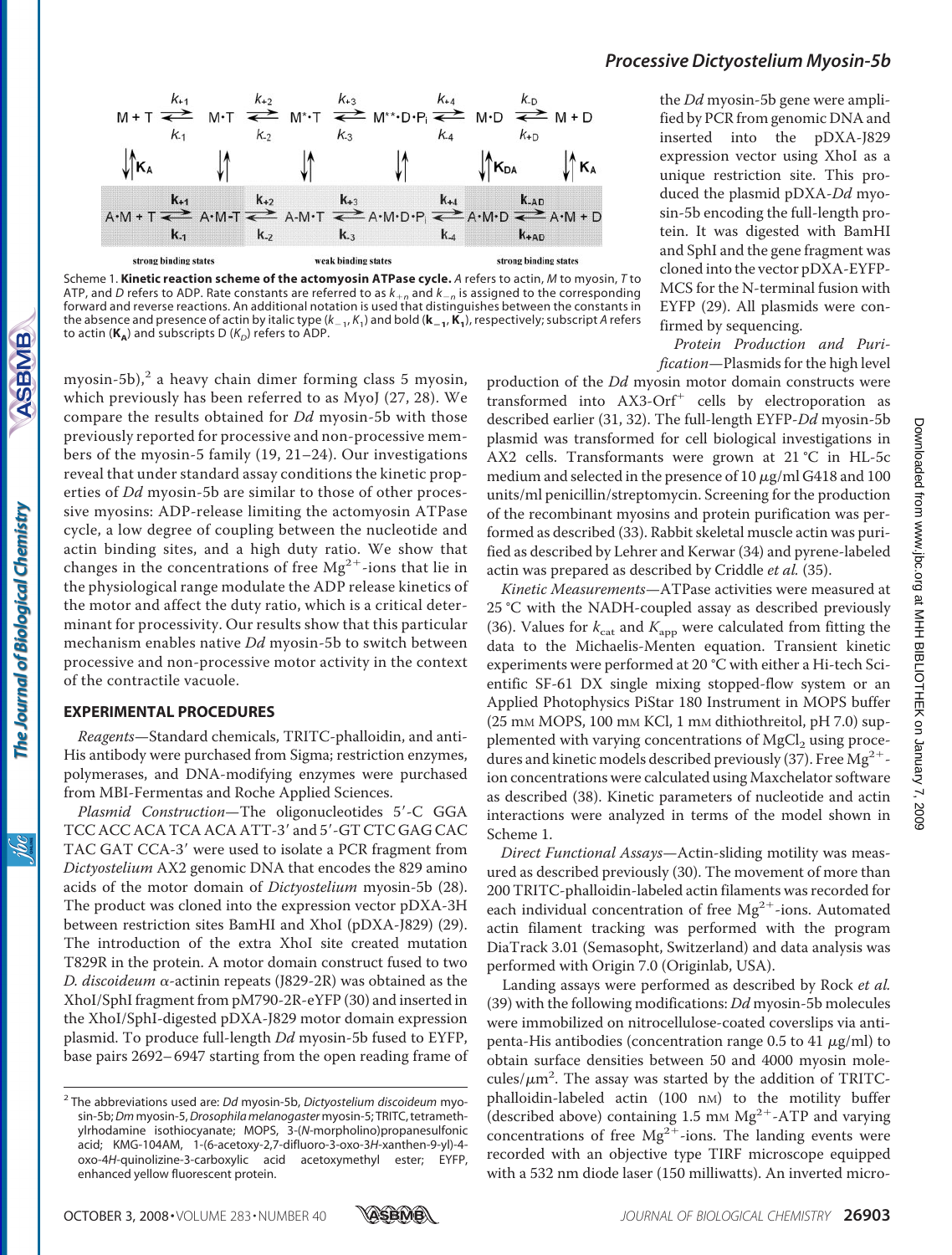#### TABLE 1

#### **Steady-state ATPase activities**

| Myosin                      | <b>Basal ATPase</b> | Michaelis-Menten<br>parameters   | Activation <sup><math>c</math></sup> |                            |              |  |
|-----------------------------|---------------------|----------------------------------|--------------------------------------|----------------------------|--------------|--|
|                             |                     | $k_{\text{cat}}^{\phantom{aa}a}$ | $K_{app}$                            | $k_{cat}/K_{app}^b$        |              |  |
|                             | $s^{-1}$            | $s^{-1}$                         | $\mu$ <sub>M</sub>                   | $\mu$ <sub>M</sub> $^{-1}$ | $s^{-1}$     |  |
| $Dd$ myosin-5b <sup>d</sup> | $0.069 \pm 0.01$    | $12.4 \pm 0.5$                   | $21 \pm 2$                           | $0.59 \pm 0.12$            | $179 \pm 12$ |  |
| Hs myosin- $5b^e$           | 0.09                | 9.7                              | 8.5                                  | 1.14                       | 107          |  |
| $Gg$ myosin-5a $'$          | 0.03                | 15                               | 1.4                                  | 11                         | 500          |  |
| Hs myosin- $5cg$            | 0.1/0.05            | 6.5/1.8                          | 62/42.5                              | 0.1/0.042                  | 64/35        |  |
| Dm myosin- $5^h$            | 0.1                 | 12.5                             | 9.9                                  | 1.26                       | 125          |  |

 $^a$  Values for  $k_{\rm cat}$  and  $K_{\rm app}$  were calculated from fitting the data to the Michaelis-Menten equation.

 $^b$  The apparent second order rate constant for actin binding ( $k_{\rm cat}/K_{\rm app}$ ) was obtained from the calculated ratio of both values.

 $c$ ATPase activation =  $(k_{\text{cat}} - \text{basal ATPase})/ \text{basal ATPase}$ .  $d$  Experimental conditions: 25 mM HEPES, 25 mM KCl, 5 mM MgCl<sub>2</sub>, 1 mM dithiothreitol, 1 mM ATP, pH 7.3. *<sup>e</sup>* Watanabe *et al.* (21). *<sup>f</sup>*

**ASBMB** 

The Journal of Biological Chemistry

De La Cruz *et al.* (19). *<sup>g</sup>* Watanabe *et al.* (22) and Takagi *et al.* (23), respectively. *<sup>h</sup>* Tóth *et al.* (24).

scope was used (Olympus IX81) fitted with a  $60 \times 1.49$  NA oil immersion lens (ApoN, Olympus). The landing rate was measured by counting the number of actin filaments that landed and moved  $\geq$  0.5  $\mu$ m in an observation area of  $\sim$  12,000  $\mu$ m<sup>2</sup>.

*Cell Imaging*—The cellular localization of *Dd* myosin-5b was assayed by confocal microscopy with an inverted Leica TCS SP2 AOBS microscope. Cells transfected with EYFP-*Dd* myosin-5b were seeded on glass bottom Petri dishes (coverslip thickness:  $160 - 180 \mu m$ ), washed twice with Bonner's salts solution (10  $m$ M NaCl, 10 mM KCl, and 3 mM CaCl<sub>2</sub>), and kept in this medium during image acquisition. Images were recorded at 21 °C at one frame per 10-s interval with a  $63 \times 1.4$  NA immersion oil objective. The excitation wavelength was 514 nm; fluorescence emission was detected from 528 to 600 nm. Image processing was done with the Leica Confocal Software.

Experiments with the fluorescent dye KMG-104AM were performed according to Ref. 40 using the TIRF setup described above. Cells were incubated in 10-ml flasks with shaking at 180 rpm in the presence of 40  $\mu$ m KMG-104AM. KMG-104AM was dissolved in 50 mM HEPES, pH 7.3. After 2 h cells were seeded on Petri dishes and immediately before imaging the solution containing KMG-104AM was replaced by 50 mm HEPES, pH 7.3, containing  $10 \text{ mm } \text{MgCl}_2$ .

#### **RESULTS**

All kinetic experiments were performed with a single-headed *Dd* myosin-5b construct (J829) comprising 829 amino acids of the motor domain. Nucleotide and actin interactions were analyzed according to Scheme 1.

*Steady-state ATPase Activity of Dd Myosin-5b*—The steadystate ATPase activity of *Dd* myosin-5b was measured in the absence and presence of actin in the range from 0 to 60  $\mu$ M actin. *Dd* myosin-5b displays a basal ATPase rate  $(k_{\text{basal}})$  of  $0.069$  s<sup>-1</sup>. The maximum actin-activated ATPase activity ( $k_{\text{cat}}$ ) is 12.4  $s^{-1}$  and comparable with the steady-state ATPase rates reported for other class 5 myosins. Half-maximal activation of the ATPase  $(K_{\mathrm{app}})$  is reached at 21  $\mu$ m F-actin and the apparent second-order rate constant for actin binding  $(k_{\text{cat}}/K_{\text{app}})$  is 0.59. The obtained steady-state parameters are summarized in Table 1, together with published values of human myosin-5b (*H. sapiens* myosin-5b), chicken myosin-5a (*Gallus gallus* myosin-5a),

human myosin-5c (*H. sapiens* myosin-5c), and *Drosophila* myosin-5 (*Dm* myosin-5).

*ATP Binding to Dd Myosin-5b and ATP-induced Dissociation of Acto*-*Dd Myosin-5b*—ATP binding to the *Dd* myosin-5b motor domain was monitored from the increase in intrinsic protein fluorescence following the addition of ATP. Fluorescence transients were best fit to single exponentials at all ATP concentrations examined. In the range from  $5$  to  $25 \mu M$  ATP, the observed rate constants were linearly dependent upon ATP concentration. The apparent second-order rate constant obtained from the slope corresponds to  $K_1 k_{+2} = 0.47 \mu M^{-1}$ s<sup>-1</sup>. At higher ATP concentrations the observed rate constants *k*obs followed a hyperbolic dependence (Fig. 1*A*, *filled circles*). At saturating ATP concentrations,  $k_{\text{max}}$  defines the maximum rate of the conformational change that corresponds to the rate of ATP hydrolysis in the absence of actin  $(k_{+3} + k_{-3})$ . In the case of *Dd* myosin-5b this rate is  $>$  300 s<sup>-1</sup> (Table 2).

ATP binding to acto*Dd* myosin-5b was followed by observing the exponential increase in fluorescence of pyrene-actin as the actomyosin complex dissociates following the addition of excess ATP. The mechanism of ATP-induced fluorescence enhancement was modeled according to Scheme 2, which describes a two-step mechanism for ATP binding to actomyosin.

$$
A \cdot M + ATP \stackrel{\kappa_1}{\Longleftarrow} A \cdot M \cdot ATP \stackrel{k_{+2}}{\longrightarrow} A +M \cdot ATP
$$

SCHEME 2

At lower ATP concentrations the observed rate constants increased linearly up to 50  $\mu$ m ATP giving a second-order rate binding constant  $K_1k_{+2}$  of 0.19  $\pm$  0.01  $\mu$ <sub>M</sub><sup>-1</sup> s<sup>-1</sup> (Fig. 1*A*, *filled squares*). At higher ATP concentrations the increase of the observed rate constants  $(k_{obs})$  was best described by a hyperbola, approaching a maximum value  $\mathbf{k}_{+2}$ of  $\sim$ 75 s<sup>-1</sup> and an apparent equilibrium constant for ATP binding of  $K_1 > 400 \mu$ <sub>M</sub>.

*ADP Binding to Dd Myosin-5b in the Presence and Absence of Actin*—Because binding of ADP to the motor domain of *Dd* myosin-5b did not result in a change of the fluorescence signal, neither in the absence nor presence of F-actin measurements were performed using the fluorescent analogue mantADP. Binding of mantADP was determined by monitoring the increase in mant-fluorescence upon the addition of increasing concentrations of the fluorescent analogue to the *Dd* myosin-5b motor domain construct. In the range from 1 to 30  $\mu$ M mantADP, time courses of mantADP binding to *Dd* myosin-5b and acto-*Dd* myosin-5b followed single exponentials with rates that were linearly dependent on the concentration of nucleotide (Fig. 1*B*). The apparent second-order rate constants for ADP binding to *Dd* myosin-5b ( $k_{\text{+D}}$ ) and acto *Dd* myosin-5b  $(k_{+AD})$  were determined from the slopes of the straight lines fitted to the data. The ratio of  ${\bf k}_{+AD} = 4.0 \ \mu \text{m}^{-1} \text{ s}^{-1}$  and  $k_{+D} =$ 0.17  $\mu$ M<sup>-1</sup> s<sup>-1</sup> indicates that the rate of ADP binding is more than 20-fold increased in the presence of actin (Table 2).

*Actin Binding Properties of Dd Myosin-5b*—The rate of actin binding was measured by following the exponential decrease in pyrene fluorescence upon binding of excess pyrene-labeled

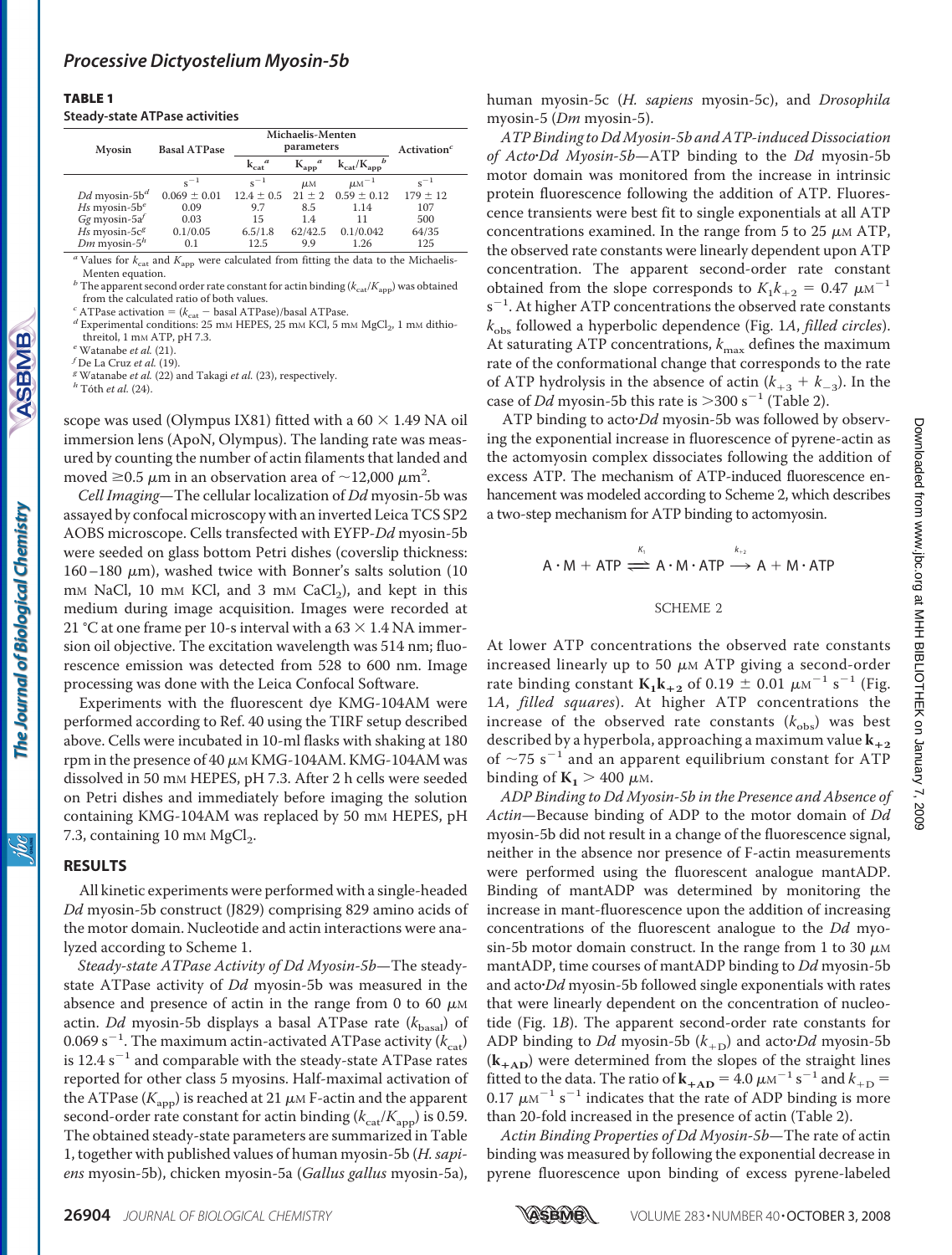

FIGURE 1. **Transient kinetic analysis of the interaction of nucleotides with** *Dd* **myosin-5b and acto**-*Dd* **myosin-5b.** *A*, ATP binding to *Dd* myosin-5b (F) and ATP-induced dissociation of acto *Dd* myosin-5b (. Hyperbolic dependence of the observed rate constant  $k_{obs}$  on ATP concentrations in the range of 0.005 to 1 mm. At low ATP concentrations  $k_{obs}$  were linearly dependent upon ATP concentration. The apparent second-order rate constant for ATP binding to myosin and actomyosin were determined from the slope of the straight lines. The rate constants for the ATP hydrolysis reaction  $k_{+3} + k_{-3}$  in the absence of actin and the isomerization step  $\mathsf{k}_{\pm 2}$ , respectively, are given by the plateau values. *B*, mantADP binding to *Dd* myosin-5b (<sup>•</sup>) and acto *Dd* myosin-5b (**I**) upon mixing 1  $\mu$ m *Dd* myosin-5b and 1  $\mu$ m acto-*Dd*Myosin-5b, respectively, with increasing mantADP concentrations (0-30  $\mu$ m). The observed rate constants were determined by fitting the time courses of the

actin to the *Dd* myosin-5b motor domain. The observed rate constants were linearly dependent upon F-actin concentration over the range studied (Fig. 1*C*, *filled circles*). The data were modeled as simple bimolecular reactions. The apparent second-order rate constant of pyrene-actin binding  $(k_{+A})$  was obtained from the slope of the plot giving a value for  $\mathbf{k}_{+A}$  of 1.17  $\mu$ M<sup>-1</sup> s<sup>-1</sup>. The presence of 1 mM ADP did not significantly affect the second-order rate binding constant  $(k_{+DA})$  of F-actin to *Dd* myosin-5b (Fig. 1*C*, *filled squares*).

Pyrene-actin dissociation from *Dd* myosin-5b was measured by competition with F-actin after mixing an equilibrated mixture of pyrene-acto-*Dd* myosin-5b with a 40-fold excess of unlabeled F-actin. In the absence and presence of ADP, the observed processes could be fit to single exponentials were  $k_{obs}$ corresponds directly to  $\mathbf{k}_{-\mathbf{A}}$  and  $\mathbf{k}_{-\mathbf{DA}}$ , respectively. The rates of actin displacement in the absence and presence of 1 mm ADP  $(\mathbf{k}_{\mathbf{-A}} = 0.023 \pm 0.001 \ \mu \text{m}^{-1} \text{ s}^{-1}$  and  $\mathbf{k}_{\mathbf{-DA}} = 0.03 \pm 0.001 \text{ s}^{-1})$ are very similar and indicate that the tight association of F-actin to *Dd* myosin-5b is not affected by the presence of excess amounts of ADP. Furthermore, the apparent acto*Dd* myosin-5b affinities ( $K_A$  and  $K_{DA}$ ) were determined from the ratio of the rate constants for actin binding and dissociation. The parameters are summarized in Table 2.

*ADP Dissociation from Dd Myosin-5b and Acto*-*Dd Myosin-5b*—The rate of ADP dissociation was determined by monitoring the decrease in fluorescence upon displacement of *mantADP* from the *myosin-mantADP* and *actomyosin-mantADP* complex by the addition of excess *ADP.* The observed processes could be fitted to single exponentials where  $k_{\rm obs}$  corresponds directly to the ADP dissociation rates  $k_{-D}$  in the absence and **k**-**AD** in the presence of actin (Scheme 1). MantADP dissociation from  $Dd$  myosin-5b was  $\sim$ 25-fold increased by actin from  $k_{-D} = 0.92 \text{ s}^{-1}$  to  $\mathbf{k}_{-\mathbf{AD}} = 21.6 \text{ s}^{-1}$  (Table 2).

*ADP Affinity of Dd Myosin-5b in the Absence and Presence of Actin*—The affinity of ADP for *Dd* myosin-5b was determined by monitoring the reduction in the rate of pyrene-actin binding to the myosin motor domain as a function of ADP concentration. The decrease in pyrene fluorescence followed single exponentials at all ADP concentrations examined. The  $k_{obs}$  values plotted against the ADP concentration are shown in Fig. 2*A*. High ADP concentrations decreased the observed rate of pyrene-actin binding  $\sim$ 2-fold. Fitting the data to a hyperbola gives an affinity constant of ADP for *Dd* myosin-5b  $(K_D)$  of 5.5  $\mu$ м. This value is consistent with the calculated affinity constant  $K_D = 5.4 \mu$ M obtained from  $k_{-D}/k_{+D}$ .

The affinity of ADP for the actomyosin complex  $(K_{AD})$  was determined from the inhibition of the ATP-induced dissociation of acto-*Dd* myosin-5b by ADP. The observed rate of actin dissociation from *Dd* myosin-5b was reduced up to 8-fold when excess ATP was added to the actomyosin complex in the presence of varying concentrations of ADP. The dissociation reactions were monophasic and best described by single exponen-



fluorescence change to single exponentials and plotted against the mantADP concentration. *C*, actin binding to *Dd* myosin-5b in the absence ( $\bullet$ ) and presence of ADP ( $\blacksquare$ ). The observed rate constants were plotted against the pyrene-actin concentration and second-order rate constants were obtained from linear fits to the data. All rate and equilibrium constants are summarized in Table 2.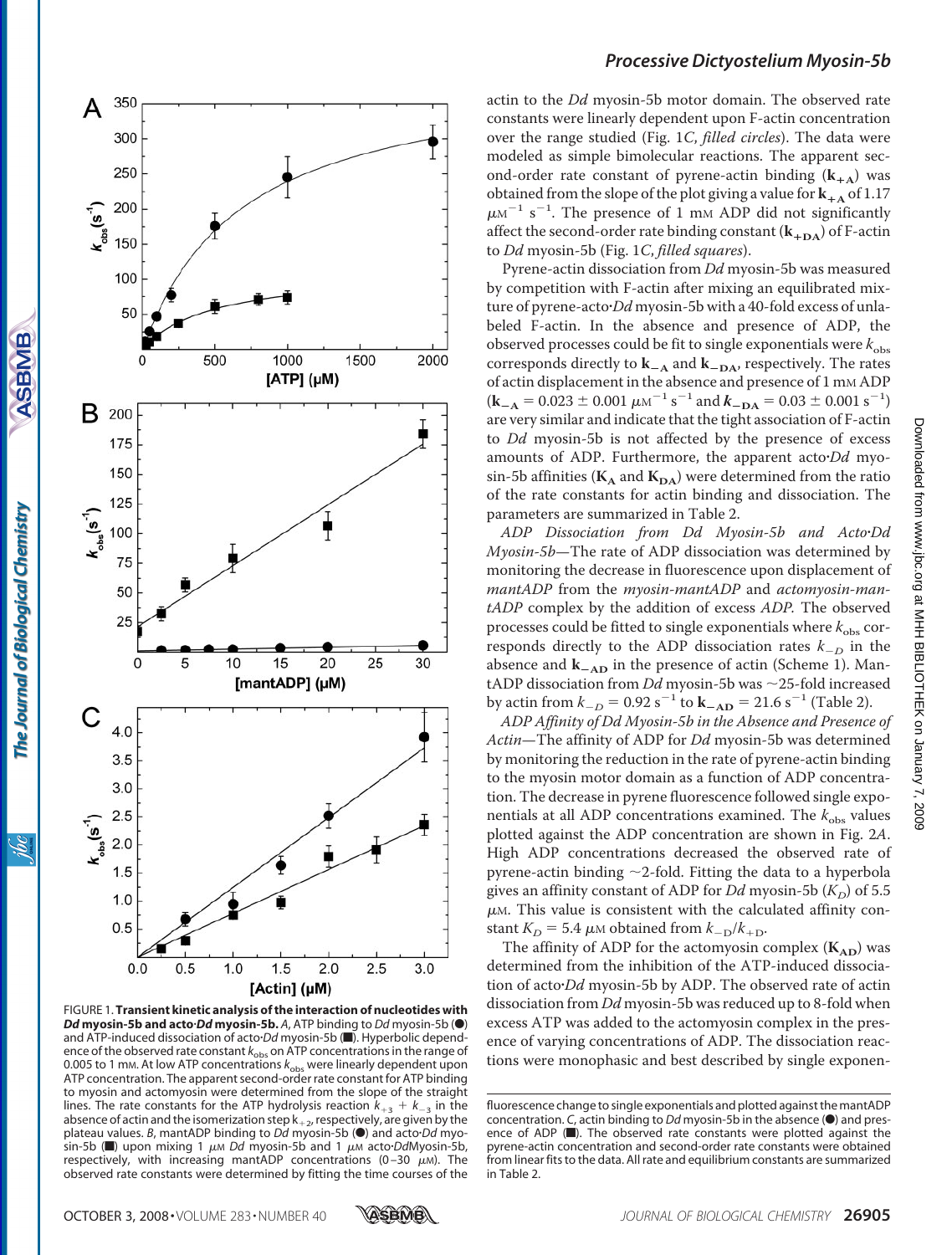#### TABLE 2

**Summary of the rate and equilibrium constants of the actomyosin interactions in the presence and absence of nucleotides**

|                              | Constant                                             | Dd myosin-5 $b^a$                    | Hs myosin-5 $b^b$ | $Gg$ myosin-5a $^c$ | Hs myosin- $5c^{d,e}$ | $Dm$ myosin- $5^f$ |
|------------------------------|------------------------------------------------------|--------------------------------------|-------------------|---------------------|-----------------------|--------------------|
| Nucleotide binding to myosin |                                                      |                                      |                   |                     |                       |                    |
| ATP                          | $K_1k_{+2}(\mu\text{M}^{-1}\text{ s}^{-1})$          | $0.47 \pm 0.02$                      | 0.31              | 1.6                 | 2.5                   | 1.31               |
|                              | $k_{+3} + k_{-3}$ (s <sup>-1</sup> )                 | >300                                 |                   | $\geq$ 750          | 59/90                 | 68                 |
| ADP                          | $K_D(\mu M)$<br>$K_{+D}(\mu M^{-1} s^{-1})$          | $5.5 \pm 0.9$                        |                   |                     |                       |                    |
| mantADP                      |                                                      | $0.17 \pm 0.01$                      |                   | 3.7                 | 2.9                   | 2.2                |
|                              | $k_{-D}$ (s <sup>-1</sup> )                          | $0.92 \pm 0.1$                       |                   | 1.9                 | 3.6                   | 38.3               |
|                              | $K_D(\mu M)$                                         | $5.4 \pm 0.9$                        |                   | 0.51                | 1.24                  | 17                 |
|                              | Nucleotide binding to actomyosin                     |                                      |                   |                     |                       |                    |
| ATP                          | $K_1k_{+2}(\mu M^{-1} s^{-1})$                       | $0.19 \pm 0.01$                      | 0.31              | 0.9                 | 1.8/0.82              | 0.36               |
|                              | $k_{+2}(s^{-1})$                                     | >75                                  |                   | 870                 | $>$ 300/287           | >180               |
| ADP                          | $K_{AD} (\mu M)$<br>$K_{-AD} (s^{-1})$               | $8 \pm 1.3$                          |                   |                     | 0.25                  |                    |
|                              |                                                      | $17.4 \pm 1.7$                       | 11.7              | 16                  | 15.8                  |                    |
| mantADP                      | $k_{+AD}(\mu M^{-1}s^{-1})$                          | $4.0 \pm 0.7$                        |                   | 12.6                | 6                     | 4.7                |
|                              | $k_{-AD}(s^{-1})$                                    | $21.6 \pm 6$                         | 11.1              | 12                  | 17.7/15.6             | 150                |
|                              | $K_{AD}$ $(\mu M)^g$                                 | $5.4 \pm 2$                          |                   | 0.93                | 2.1                   | 32                 |
|                              | $K_{AD}/K_D$                                         | $1 \pm 0.41$                         |                   | 1.8                 | 1.7                   | 1.9                |
| Actin binding to myosin      |                                                      |                                      |                   |                     |                       |                    |
|                              | $K_{+A}$ $(\mu \text{M}^{-1} \text{s}^{-1})$         | $1.17 \pm 0.08$                      |                   | 73                  | 1.11/0.66             | 2.5                |
|                              | $k_{-A}(s^{-1})$                                     | $0.023 \pm 0.001$                    |                   | 0.00036             | 0.011/0.019           | 0.04               |
|                              | $K_A$ (n <sub>M</sub> )                              | $20 \pm 2$                           |                   | 0.005               | 9.9/29                | 16                 |
|                              | Actin binding to myosin in the presence of ADP       |                                      |                   |                     |                       |                    |
|                              | ${\rm k}_{+{\rm DA}}\,(\mu{\rm M}^{-1}{\rm s}^{-1})$ | $0.78 \pm 0.06$                      |                   | 4.2                 | 0.88/1.17             | 2.3                |
|                              | $k_{-DA}(s^{-1})$                                    | $0.03 \pm 0.001$                     |                   | 0.032               | 0.0099/0.051          | 0.43               |
|                              | $K_{DA}$ (n <sub>M</sub> )                           | $38.5 \pm 5$                         |                   | 7.6                 | 11.3/44               | 190                |
| Duty ratio $h$               |                                                      | $0.74 \pm 0.05$<br>$0.23 \pm 0.05^t$ | 0.79              | 0.95                | 0.39/0.12             | 0.12               |

 $^a$  Experimental conditions: 25 mm MOPS, 100 mm KCl, 5 mm MgCl<sub>2</sub>, 1 mm dithiothreitol, pH 7.0.  $^b$  Watanabe *et al.* (19).  $^c$  De La Cruz *et al.* (19).  $^d$  Watanabe *et al.* (22).  $^d$  Watanabe *et al.* (22).  $^d$  W

 $\int_{g}^{g} K_{AD} (\mu M) = (k_{-AD}/k_{+D})$ 

 $\frac{g}{h_{\rm AD}}(\mu$ m) = (k<sub>-AD</sub>/ k<sub>+AD</sub>).<br><sup>*h* Calculated values according to Equation 2 at 5 mm free Mg<sup>2+</sup>-ion.<br><sup>*i*</sup> Calculated values according to Equation 2 at 0.2 mm free Mg<sup>2+</sup>-ion.</sup>

Calculated values according to Equation 2 at 0.2 mm free  $\text{Mg}^{2+}$ -ion concentrations.

tials. The determined rate constants were plotted against the ADP concentration and the data were fitted to a hyperbola (Fig. 2*B*) yielding a dissociation equilibrium constant ( $\mathbf{K}_{\textbf{AD}}$ ) of 8  $\mu$ м. At high ADP concentrations the dissociation rate constant of the acto<sup>-</sup>Dd myosin-5b complex by 2 mM ATP decreased to  $17.4 \pm 1.9$  s<sup>-1</sup>. Because ADP release from the A·M·D complex limits the rate of the ATP-induced dissociation, the rate of 17.4  $s^{-1}$  corresponds directly to the ADP dissociation rate from acto $\cdot$ myosin ( $k_{\rm -AD}$ ). F-actin has minimal effects on the affinity of ADP to *Dd* myosin-5b, although both binding and dissociation rates are affected by the presence of actin. In addition the association constant of actin for *Dd* myosin-5b in the presence of ADP ( $\mathbf{K}_{\mathbf{DA}}$ ) was calculated as follows:  $\mathbf{K}_{\mathbf{DA}} = \mathbf{K}_{\mathbf{AD}}/K_D \times \mathbf{K}_{\mathbf{A}}$ . The resulting affinity for actin in the presence of ADP  $(K_{DA})$  is 56 nm and comparable with the value calculated from of  $K_{DA}$  =  $k_{-DA}/k_{+DA} = 38.5$  nm (Table 2).

*Effect of Free Mg2*- *Ions on ADP Binding Kinetics to Acto*-*Dd Myosin-5b*—We examined the kinetics of ADP binding to acto-*Dd* myosin-5b by mixing nucleotide-free acto-*Dd* myosin-5b with increasing concentrations of mantADP in the presence of 0.2, 1, 3, and  $\overline{5}$  mm free Mg<sup>2+</sup>-ions. The resulting fluorescence increase followed single exponential functions at all conditions. The observed rate constants increased linearly with increasing ADP concentration (Fig. 3*A*). The second-order rate constant  $(k_{+AD})$  determined from the slope of the linear fit to the data ranged from  $4.0 \pm 0.7$  to  $6.7 \pm 0.4$   $\mu$ m<sup>-1</sup> s<sup>-1</sup>. In contrast, the ADP dissociation rates (**k**-**AD**) as obtained from the *y* intercepts of the straight lines decreased with increasing con-

centrations of free  $Mg^{2+}$ -ions. The  $Mg^{2+}$ -ion dependence of the ADP dissociation from the actomyosin complex was further confirmed by directly measuring the rate of ADP dissociation from acto-*Dd* myosin-5b using the fluorescent analogue mantADP. In the presence of 0.2, 1, 3, 4.3, and 5 mm free  $Mg^{2+}$ -ions, the time courses for the observed fluorescence change after mixing acto*Dd* myosin-5b-mantADP with 1 mm ADP follow single exponentials (Fig. 3*B*, *inset*). The apparent rate constant for mantADP release  $(\mathbf{k}_{\text{-AD}})$  dropped from 187  $\pm$  25 s<sup>-1</sup> at 0.2 m<sub>M</sub> free Mg<sup>2+</sup> to 17.4  $\pm$  1.9 s<sup>-1</sup> at 5 m<sub>M</sub> Mg<sup>2+</sup>. The observed inverse hyperbolic dependence of the rate of mantADP on the free  $Mg^{2+}$  concentration is described by Equation 1,

$$
\mathbf{k}_{-AD} = \frac{(k_{\min} \cdot [Mg^{2+}]/K_i) + k_{\max}}{([Mg^{2+}]/K_i) + 1}
$$
 (Eq. 1)

where  $\mathbf{k}_{\texttt{-AD}}$  is the observed rate constant,  $k_{\text{max}}$  is the rate constant at 0  $\mu$ M free Mg<sup>2+</sup>-ions,  $k_{\min}$  the rate constant at saturating free  $Mg^{2+}$ -ion concentrations, and  $K_i$  is the apparent inhibition constant for free  $Mg^{2+}$ -ions, which is  $0.44 \pm 0.1$  mm (Fig. 3*B*).

*Influence of Free Mg2*- *Ions on the Motile Activity of Dd Myosin-5b*—The motor activity of *Dd* myosin-5b was studied using the *in vitro* motility assay with a motor domain construct fused to an artificial lever-arm consisting of two  $\alpha$ -actinin repeats. The ATP concentration was kept constant at 4 mm and the free  $Mg^{2+}$ -ion concentration was varied in the range from 0.01 to 20 mm. A maximum sliding velocity of 1.25  $\pm$  0.12  $\mu$ m/s

SEMB

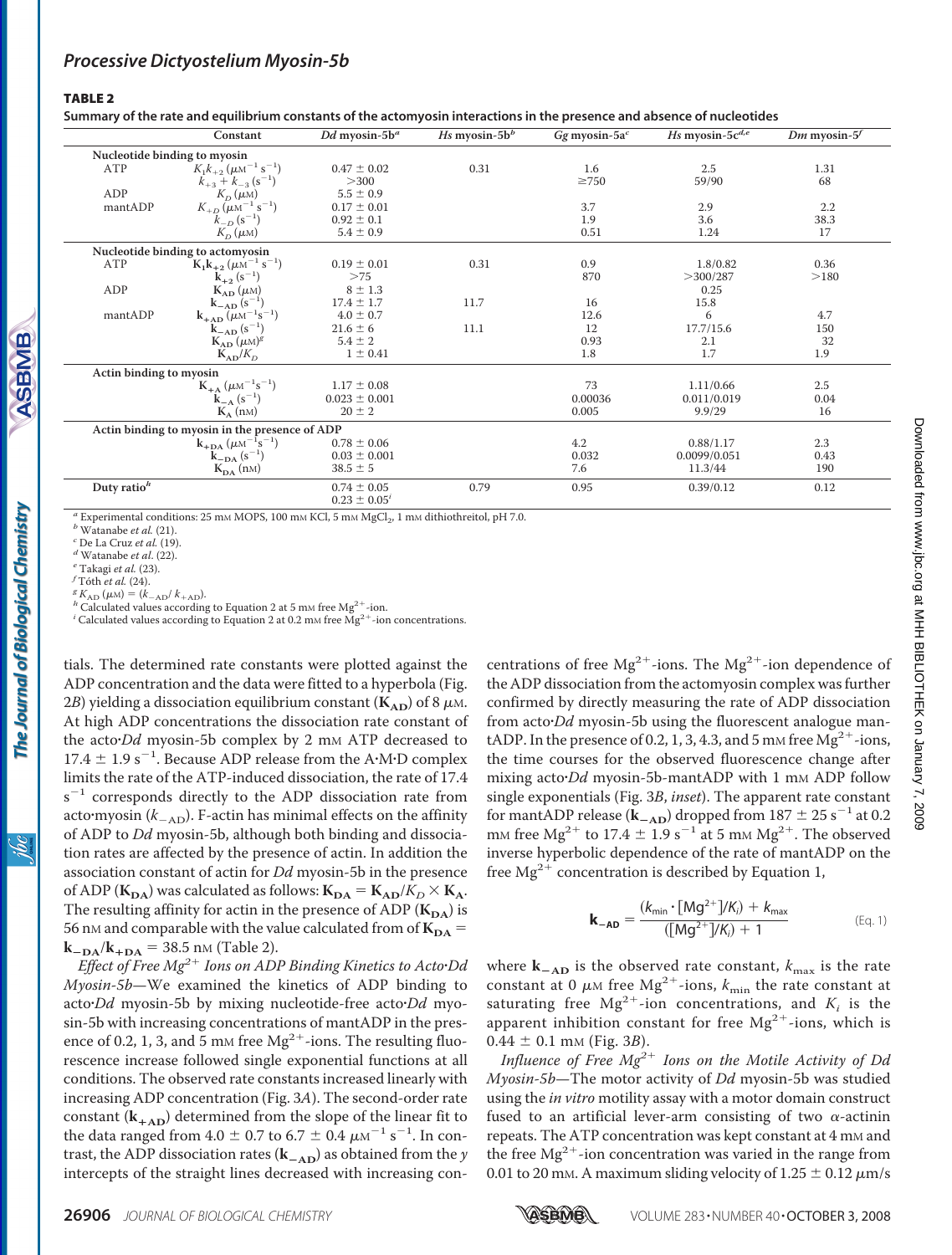

FIGURE 2. **ADP affinity of** *Dd* **myosin-5b in the presence and absence of actin.** *A*, inhibition of the rate of pyrene-actin binding to myosin head fragments (<sup>•</sup>). The ADP dissociation constant ( $K<sub>D</sub>$ ) of the *Dd* myosin-5b-ADP complexes were determined by fitting the plot  $k_{\text{obs}}/\bm{k}_{+\mathbf{A}}$  *versus* ADP concentra-<br>tions with a hyperbola. *B*, affinity of ADP to acto *Dd* myosin-5b (**K<sub>AD</sub>). K<sub>AD</sub>** was determined from the ADP inhibition of the ATP-induced dissociation of the actomyosin complex (.). Monophasic dissociation reactions were observed as the complex was dissociated with 1 mm ATP in the absence and presence of ADP. The observed rate constants were plotted against the ADP concentration, and the data were fitted with a hyperbola. All rate and equilibrium constants are summarized in Table 2.

was obtained at concentrations of free  $Mg^{2+}$ -ions between 10 and 50  $\mu$ m. Increasing concentrations of free Mg<sup>2+</sup>-ions that are within the physiological range (0.1 to 1 mm) reduce the motile activity of *Dd m*yosin-5b in a sigmoidal dependence up to 3-fold with an apparent inhibition constant for  $Mg^{2+}$ -ions  $(K_i)$  of 0.43  $\pm$  0.05 m<sub>M</sub> (Fig. 3*C*) that is well consistent with the  $K_i$  obtained from Fig. 3*B* (0.44  $\pm$  0.1 m<sub>M</sub>).

To assay the effect of Mg<sup>2+</sup>-ions on the ability of *Dd* myosin-5b to bind and move actin filaments at very low surface densities, we performed landing assays at free  $Mg^{2+}$ -ion concentrations corresponding to 5 and 0.28 mM. The number of landing events decreased as the surface density of myosin molecules decreased. At 5 mm free  $Mg^{2+}$ -ions the landing rate was best fit to the equation:  $L(\rho) = Z(1 - e^{-\rho/\rho 0})^n$ , according to the model by Hancock and Howard (41) with  $n = 1.25 \pm 0.2$  (Fig. 3*D*, *solid circles*) indicating that one *Dd* myosin-5b molecule is

# *Processive Dictyostelium Myosin-5b*

sufficient to bind and initiate movement. At 0.28 mm free  $Mg^{2+}$ -ions the number of landing events was drastically reduced and the data were best fit with  $n = 18 \pm 2$  (Fig. 3*D*, *open* circles). At Mg<sup>2+</sup>-ion concentrations < 0.2 mm and myosin surface densities <3000 molecules/ $\mu$ m<sup>2</sup> no landing events could be observed.

*Influence of Free Mg2*-*-Ions on the Population of the Strong Actin Binding States and Duty Ratio of Dd Myosin-5b*—The influence of free  $Mg^{2+}$ -ions on the population of strong actin binding states was assayed by two different experimental approaches. First, the dissociation reaction of the acto-myosin-5b complex by excess ATP was monitored at different free  $Mg^{2+}$  concentrations (Fig. 4A). A complex of 2  $\mu$ M Dd myosin-5b and 15  $\mu$ M pyrene-actin was dissociated by 50  $\mu$ M ATP at 5 and 0.2 mM free Mg<sup>2+</sup>-ion concentrations. The amplitudes were normalized and set in relation to the maximum change in fluorescence of *Dd* myosin-5b binding to pyrene-actin. An initial fast fluorescence decrease describing the dissociation of the complex is followed by a second, slower phase of re-association. At 5 mm free  $Mg^{2+}$  concentration the dissociation rate constant equals 4.2  $s^{-1}$ , which is  $\sim$ 3 times slower than the rate observed at 0.2 mm free Mg<sup>2+</sup>-ions ( $k_{\rm obs}$  =  $11.9 s<sup>-1</sup>$ ). As this dissociation reaction describes the conformational transition of myosin from high to low actin affinity, the slow dissociation rate at 5 mm free Mg<sup>2+</sup>-ions indicates that *Dd* myosin-5b stays for a longer fraction of time strongly bound to actin than at 0.2 mm free  $Mg^{2+}$ -ions.

To further evaluate whether *Dd* myosin-5b is a high duty ratio motor at high  $Mg^{2+}$  concentrations and a low duty ratio motor at low  $Mg^{2+}$  concentrations, we performed sequential mixing experiments. A pre-equilibrated mixture of  $4~\mu$ m myosin-5b and 20  $\mu$ м pyrene-actin was rapidly mixed with 400  $\mu$ м ATP, aged for 50 ms to allow ATP-binding, hydrolysis, and population of the weakly bound states (A·M·D·P<sub>i</sub>), and then quenched with 2 mM ADP to prevent ATP binding to myosin (Fig. 4*B*). The final concentrations of pyrene-actin and myosin-5b after double mixing are 5 and 1  $\mu$ M, respectively. The observed fluorescence quench is assumed as the transition from the high fluorescence weak binding states to the low fluorescence strong binding states (Scheme 1). At high concentrations of free Mg<sup>2+</sup>-ions (5 m<sub>M</sub>, *upper trace*) the observed rate of the weak-to-strong transition is 2.0  $\pm$  0.3 s<sup>-1</sup> and the amplitude is 0.68. At 0.2 mm free Mg<sup>2+</sup>-ions  $k_{\rm obs}$  equals  $1.5 \pm$  0.2 s<sup>-1</sup> and the amplitude is decreased to 0.22 (Fig. 4*B*). Because both rate constants are similar to the steady-state ATPase rate  $(1.4 s<sup>-1</sup>)$  that was obtained at 5  $\mu$ m actin in the presence of 0.2 and 5 mm free  $Mg^{2+}$ -ions, we conclude that ATP turnover is limited by the weak-to-strong transition in both cases. Thus, free  $Mg^{2+}$ -ions have no influence on the actin activated steady-state ATPase rates. However, the differences in the amplitude of the pyreneactin fluorescence at 0.2 and 5 mm free  ${ {\rm Mg} ^{2+}}$ -ions indicate that 68 and 22% of the *Dd* myosin-5b molecules, respectively, are strongly bound to actin. These values provide direct estimates for the duty ratio (19).

*Free Mg2*-*-Ion Distribution in Dictyostelium Cells*—To further elucidate the physiological relevance of the observed functional changes upon variation of the free  $Mg^{2+}$ -ion concentra-

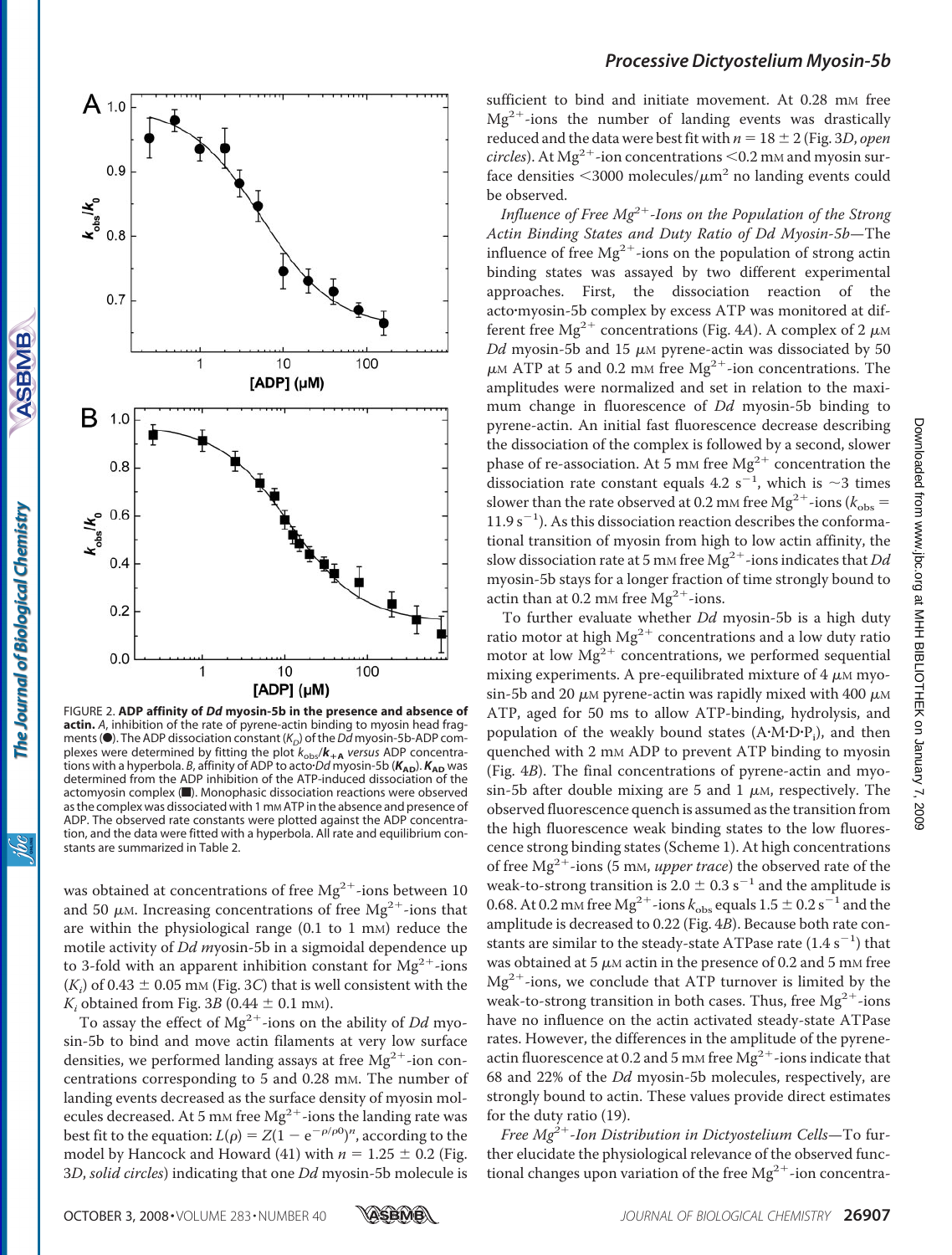

FIGURE 3. Mg<sup>2+</sup> dependence of ADP binding kinetics and motor activity. A, effect of free Mg<sup>2+</sup>-ions on mantADP binding to acto-*Dd* myosin-5b at 0.2 mm ( $\bullet$ ), 1 mm ( $\blacktriangle$ ), 3 mm ( $\blacktriangledown$ ), and 5 mm ( $\blacksquare$ ) concentrations of free Mg<sup>2+</sup>-ions. The slope of each plot defines an apparent second-order rate constant ( $k_{+AD}$ ) for ADP binding to myosin and the *y* intercept defines a dissociation rate constant  $(k_{A\text{D}})$ . B, Mg<sup>2+</sup> dependence of mantADP dissociation from acto-*Dd* myosin-5b. The displacement of mantADP from the ternary mantADP-acto-*Dd* myosin-5b complex by excess unlabeled ADP at concentrations of free Mg<sup>2+</sup>-ions from 0.2 to 5 mm was monitored from the resulting decrease of mant-fluorescence (*inset*). The data traces represent the averages of at least eight individual transients. The transients follow single exponentials and the observed dissociation rate constants ( $k_{\text{A}}$ **AD**) decrease in an inverse hyperbolical manner with increasing free Mg<sup>2+</sup> concentrations. Excess free  $Mq^{2+}$  concentrations lead to a more than 10-fold decrease in the mantADP dissociation rate constant. C, dependence of *Dd* myosin-5b motor activity on free Mg<sup>2+</sup>-ions. Uncertainties represent mean  $\pm$  S.D. of at least three individual experiments. *D*, landing rate as a function of *Dd* myosin-5b surface density in the presence of 5 mm (*filled circles*) and 0.28 mm (*open circles*) free Mg<sup>2+</sup>-ions. The data were fit to equation: *L*(p) = Z(1 –  $e^{-\rho/\rho 0}$ <sup>n</sup>, as described in Ref. 41, yielding values of  $n = 1.25$  for 5 mm free Mg<sup>2+</sup>-ions (*solid line*) and  $n = 18$  for 0.28 mm free Mg<sup>2+</sup>-ions (*dashed line*), respectively. Each data point and the corresponding standard deviations were derived from three independent measurements from one or two flow cells.

tion, we followed the spatial and temporal changes in free Mg2--ion distribution in *Dictyostelium* cells by TIRF microscopy using the  $Mg^{2+}$ -sensitive dye KMG-104AM that was previously described as a potent marker for measuring  $Mg^{2+}$ -ion concentrations within living cells (40). The series of pictures in Fig. 5*B* show extensive fluctuations of fluorescence in the millisecond to seconds range at tubulovesicular structures that encompass the entire cellular surface (see [supplemental](http://www.jbc.org/cgi/content/full/M802957200/DC1) Movie 2).

*Cellular Localization of Dd Myosin-5b*—*Dd* myosin-5b is produced in *Dictyostelium* cells throughout development. Expression levels are high during the first 18 h followed by a marked reduction during later stages of the development cycle (28). We determined the cellular localization of *Dd* myosin-5b during vegetative growth and early development in cells producing full-length protein tagged at the N terminus with YFP by confocal microscopy. The images revealed that *Dd* myosin-5b concentrates at highly dynamic tubular and ring-like structures (Fig. 5*A*). This pattern is characteristic for the contractile vacuole system of the organism (43). The contractile vacuole system in *Dictyostelium* is a dynamic organelle with an osmoregsin-5b being a high duty ratio motor that populates predominantly the strong actin binding states A·M and A·M·ADP (Scheme 1). The high duty ratio derives primarily from the slow rate of ADP release, which becomes rate-limiting for steady state turnover in the presence of actin. A slow rate of ATPbinding to actomyosin and a fast rate of ATP hydrolysis  $(>300$  $s^{-1}$ ) contribute further to a predominant population of strong binding states. However, particular steps in the ATPase cycle of *Dd* myosin-5b do critically depend on the concentration of free  $Mg^{2+}$ -ions. We have reported earlier that changes in the physiological concentration of free Mg<sup>2+</sup>-ions modulate the kinetic properties of *Dd* myosin-1E (38) and *Dd* myosin-1D (47). High free  $Mg^{2+}$  concentrations reduce the motile activity of these myosin motors by inhibiting the rate of ADP dissociation from actomyosin. As a consequence, high concentrations of free  $Mg^{2+}$ -ions stabilize the tension-bearing acto myosin ADP state and shift the actomyosin system from the production of rapid movement toward the generation of tension. In an independent study with vertebrate myosin-5a Sweeney and co-workers (48) reported that free Mg $^{2+}$ -ions have an influence on the rate and order of product release. In accordance to these studies, we

ulatory function, collecting fluid in a network of cisternae and tubular structures and releasing it out of the cell through transient, plasma membrane-associated pores (44).

#### **DISCUSSION**

*Dd* myosin-5b is a dimeric motor that consists of two heavy chains, each with a molecular mass of 258 kDa and six associated light chains. *Dd* myosin-5b is assumed to localize at the contractile vacuole (28), a specialized organelle for the regulation of osmotic pressure (44). Recent phylogenetic analyses of more than 1700 myosins from various species places *Dd* myosin-5b and the closely related smaller isoenzyme *Dd* myosin-5a (previously referred to as Myo H) among the class 5 myosins (45, 46). Notable kinetic features of *Dd* myosin-5b emphasizing its close relation to processive class 5 myosins are summarized in Tables 1 and 2 and include slow rates of ADP release  $(k_{-AD})$ , ATP binding to actomyosin  $(K_1K_{+2})$ , and ATP-induced actin dissociation  $(k_{+2})$ . Additionally, ATP hydrolysis is fast  $(k_{+3} + k_{-3})$ , ADP has only a minor effect on actin binding and dissociation  $(k_{+<sub>DA</sub>}$  and  $k_{-<sub>DA</sub>}$ , and coupling between actin and nucleotide binding  $(K_{AD}/K_D)$  is low. The simultaneous occurrence of these kinetic properties is indicative for *Dd* myo-

<u>is</u>

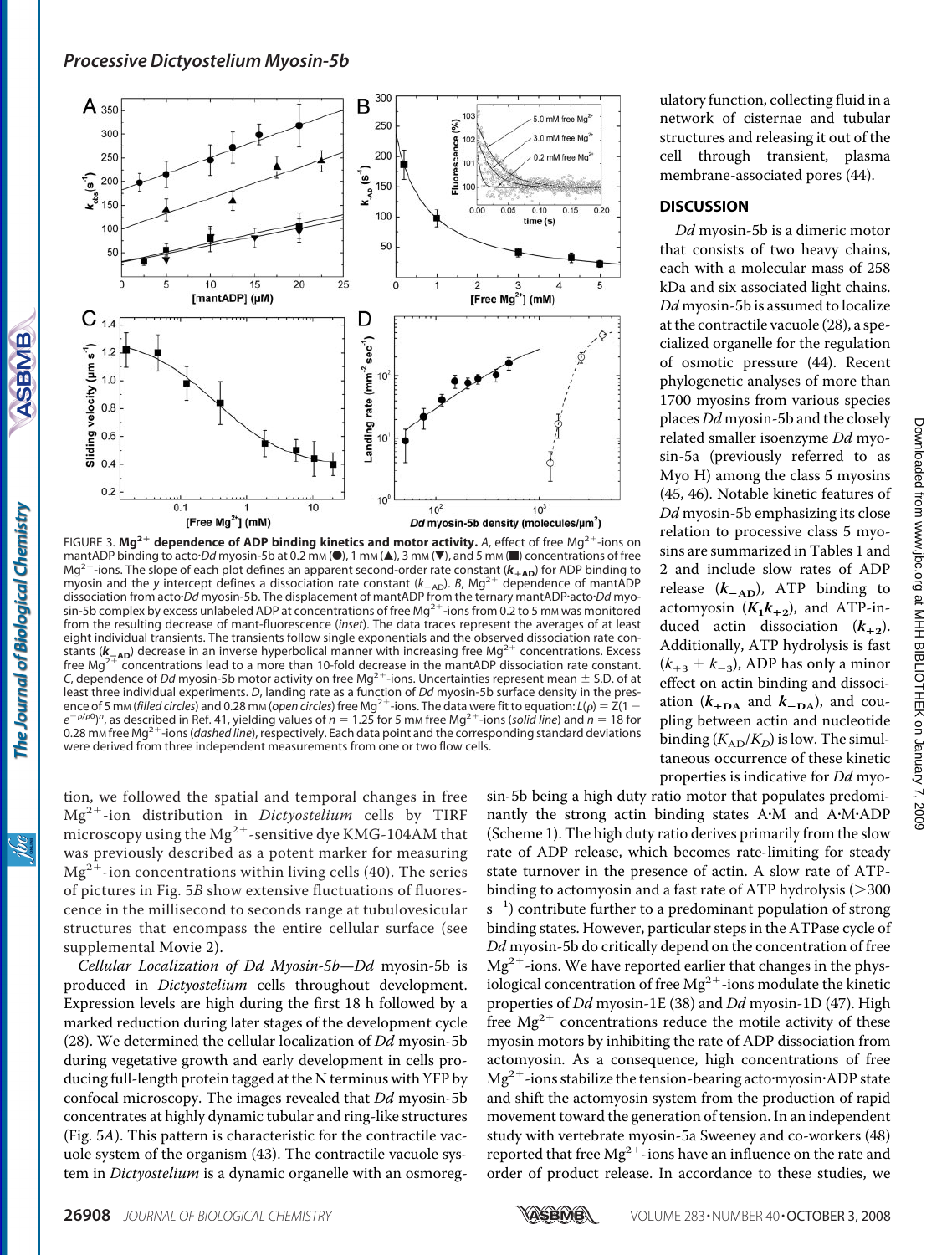

**ASBMB** 

The Journal of Biological Chemistry

FIGURE 4. **Influence of free Mg2-ions on the population of the strong actin binding states of** *Dd* **myosin-5b.** *A*, determination of the dissociation rate constants of the acto-*Dd* myosin-5b complex by excess ATP at different concentrations of free Mg<sup>2+</sup>. Final concentrations: 1  $\mu$ M myosin-5b, 7.5  $\mu$ M pyrene-actin. *B*, determination of the rate constants for the weak-to-strong  $\overline{\mathbf{r}}$  ransition at different free Mg<sup>2+</sup> concentrations by a sequential mixing experiment. Conditions at time point 0 are: 1 μM Dd myosin-5b, 5 μM pyrene-actin, 50  $\mu$ M ATP, 500  $\mu$ M ADP. The fluorescence intensities were normalized relative to the maximum fluorescence intensity of 1 that corresponds to 100% of myosin bound to actin.



FIGURE 5.**Cellular localization of***Dd* **myosin-5b and free Mg2-ions.** *A*, cellular localization of YFP-tagged *Dd* myosin-5b. The image shows a confocal plane of a *Dictyostelium* Ax2-cell producing YFP-*Dd* myosin-5b. The protein associates with a tubulovesicular network that corresponds to the contractile vacuole system. *Bar*, 10 μm. *B*, tracking of local and temporal changes in free Mg2--ion distribution in *Dictyostelium* cells by TIRF microscopy. The time series show a *Dictyostelium* cell that was preloaded with the Mg<sup>24</sup>-ion-sensitive fluorescent dye KMG-104AM. The time interval between individual images corresponds to 0.5 s and the image sequences proceeds from *top left* to *bottom right corner*. *Bar*, 10 μm.

have observed that high free Mg $^{2+}$ -ion concentrations lead to a reduction in the coupling ratio of actin and ADP binding of *Dd* myosin-5b ( $K_{AD}/K_D \approx 1$ ). Under these conditions *Dd* myo-

# *Processive Dictyostelium Myosin-5b*

sin-5b is able to bind both F-actin and ADP with high affinity. However, in the presence of low free  $Mg^{2+}$ -ion concentrations,  $\mathbf{K_{AD}}$  is 5-fold increased (27.9  $\mu$ m),  $K_D$  is almost unaffected, and the coupling ratio ( $K_{AD}/K_D$ ) is ~5-fold increased. Our *in vitro* motility experiments show that  $Mg^{2+}$ -dependent alterations in this order of magnitude directly affect the motile activity of the motor. At  $\sim$ 50  $\mu$ M free Mg<sup>2+</sup>-ions *Dd* myosin-5b displays its highest sliding velocity, whereas free  $Mg^{2+}$ -ion concentration 1 mM reduce the velocity up to 3-fold. This behavior is due to the reduced ADP release rate from actomyosin, which in turn results in an increased accumulation of the strong binding intermediate state A-M-ADP. From this experiment we conclude that high physiological concentrations of free  $Mg^{2+}$  can extend the time the motor spends in strongly bound states up to 3-fold. We investigated this behavior by determining the duty ratio of the motor at low and high free  $Mg^{2+}$  concentrations with the aid of the Equation 2, where  $T_{\text{strong}}$  defines the time the motor spends in the strong actin binding states and  $T_{total}$  the overall ATPase cycle time.

$$
\text{Duty ratio} = \frac{(1/\mathbf{k}_{-AD}) + (1/\mathbf{k}_{+2})}{(1/k_{cat})} = \frac{T_{strong}}{T_{total}}
$$
 (Eq. 2)

Using the parameters  $k_{\rm -AD} = 21.6$  s<sup>-1</sup>,  $k_{\rm +2} = 75$  s<sup>-1</sup>, and  $k_{\rm cat} =$  $12.4$  s<sup>-1</sup> that were obtained at 5 mm free Mg<sup>2+</sup>-ions according to Tables 1 and 2, the calculated duty ratio of *Dd* myosin-5b equals 0.74. This value is in good agreement with the experimentally determined duty ratio of 0.68 that was obtained under the same conditions at  $5 \mu M$  F-actin concentrations (Fig. 4*B*). Because the duty ratio depends on the actin concentration, it is expected that higher actin concentrations would lead to a further increase of the duty ratio, thus approaching the calculated value of 0.74, which is representative for high actin concentrations. In contrast, at low concentrations of free  $Mg^{2+}$ -ions (0.2 mM), the rate of ADP release from acto-*Dd* myosin-5b increases  $\sim$  10-fold (from 21.6 to 187 s<sup>-1</sup>), ATP binding becomes 3-fold faster (Fig. 4*A*), and the fraction of strongly bound states decreases more than 3-fold (Fig. 4*B*). The calculated and experimentally determined duty ratio is identical under these conditions (duty ratio  $= 0.23$ ). The modulation of velocity and duty ratio suggests that *Dd* myosin-5b can switch between working either as a stepping motor or as a motor that is adapted for tension bearing. The results from the landing assays confirm this hypothesis and indicate that *Dd* myosin-5b is a processive motor in the higher physiological range of free  $Mg^{2+}$ ion concentrations and a non-processive in the lower range. We conclude that this kind of conditional adaptation of the mechanoenzymatic mechanism is important in cellular processes that require a cyclical switching between fast contractile activity and slow tension bearing. In agreement with this assumption, our results show that *Dd* myosin-5b localizes at the contractile vacuole (see Fig. 5 and [supplemental](http://www.jbc.org/cgi/content/full/M802957200/DC1) Movie 1), where it appears to be actively involved in the fast contraction phase and the subsequent phase when expansion of the vacuole volume is suppressed.

The concentration of free  $Mg^{2+}$ -ions inside the cell varies in the range from 0.1 to 1 mm (42). The use of a new generation of  $Mg^{2+}$ -sensitive fluorescent dyes allows the direct observation